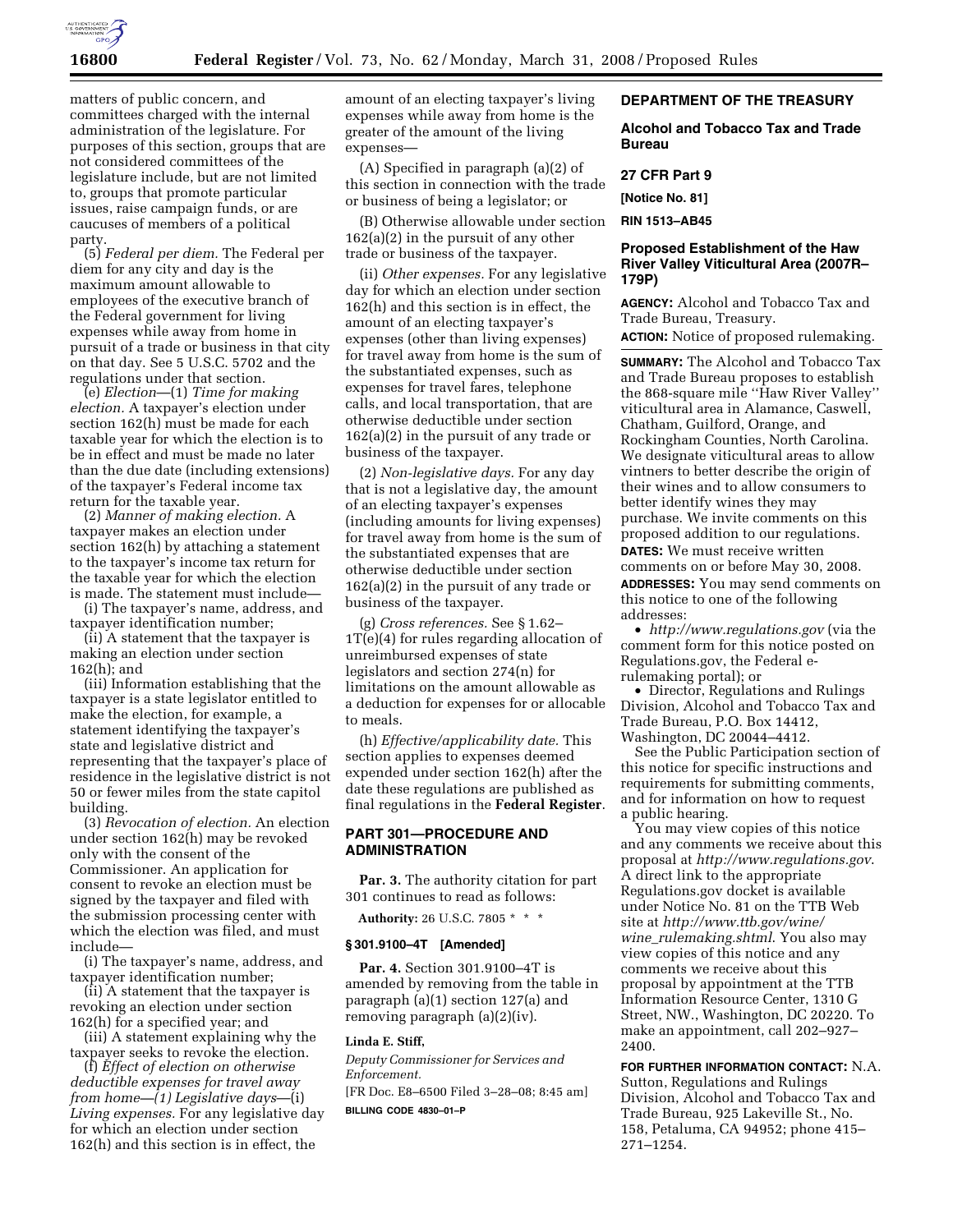#### **SUPPLEMENTARY INFORMATION:**

## **Background on Viticultural Areas**

#### *TTB Authority*

Section 105(e) of the Federal Alcohol Administration Act (FAA Act), 27 U.S.C. 205(e), authorizes the Secretary of the Treasury to prescribe regulations for the labeling of wine, distilled spirits, and malt beverages. The FAA Act provides that these regulations should, among other things, prohibit consumer deception and the use of misleading statements on labels, and ensure that labels provide the consumer with adequate information as to the identity and quality of the product. The Alcohol and Tobacco Tax and Trade Bureau (TTB) administers the regulations promulgated under the FAA Act.

Part 4 of the TTB regulations (27 CFR part 4) allows the establishment of definitive viticultural areas and the use of their names as appellations of origin on wine labels and in wine advertisements. Part 9 of the TTB regulations (27 CFR part 9) contains the list of approved viticultural areas.

#### *Definition*

Section 4.25(e)(1)(i) of the TTB regulations (27 CFR 4.25(e)(1)(i)) defines a viticultural area for American wine as a delimited grape-growing region distinguishable by geographical features, the boundaries of which have been recognized and defined in part 9 of the regulations. These designations allow vintners and consumers to attribute a given quality, reputation, or other characteristic of a wine made from grapes grown in an area to its geographic origin. The establishment of viticultural areas allows vintners to describe more accurately the origin of their wines to consumers and helps consumers to identify wines they may purchase. Establishment of a viticultural area is neither an approval nor an endorsement by TTB of the wine produced in that area.

#### *Requirements*

Section 4.25(e)(2) of the TTB regulations outlines the procedure for proposing an American viticultural area and provides that any interested party may petition TTB to establish a grapegrowing region as a viticultural area. Section 9.3(b) of the TTB regulations requires the petition to include—

• Evidence that the proposed viticultural area is locally and/or nationally known by the name specified in the petition;

• Historical or current evidence that supports setting the boundary of the proposed viticultural area as the petition specifies;

• Evidence relating to the geographic features, such as climate, soils, elevation, and physical features, that distinguish the proposed viticultural area from surrounding areas;

• A description of the specific boundary of the proposed viticultural area, based on features found on United States Geological Survey (USGS) maps; and

• A copy of the appropriate USGS map(s) with the proposed viticultural area's boundary prominently marked.

#### **Haw River Valley Petition**

Patricia McRitchie of McRitchie Associates, LLC, submitted a petition to establish the 868-square mile Haw River Valley viticultural area in North Carolina on behalf of all the local grape growers and winemakers.

The proposed Haw River Valley viticultural area is located in the Piedmont in north-central North Carolina. According to the USGS maps and the written boundary description submitted with the petition, the Haw River Valley region lies between the cities of Greensboro and Chapel Hill, and includes the southeastern-flowing Haw River and its accompanying watershed. The proposed Haw River Valley viticultural area lies to the east of the established Yadkin Valley viticultural area (27 CFR 9.174) and the proposed Swan Creek viticultural area (71 FR 53612). According to the petitioner, the proposed viticultural area encompasses approximately 868 square miles, which includes 60 acres of vineyards and 6 wineries. The petitioner submitted a map indicating that the 14 vineyards within the proposed viticultural area are geographically disbursed throughout the area.

The petitioner explains that the distinguishing features of the proposed Haw River Valley viticultural area include its geology, soils, elevation, and climate. Its inland location, between the Atlantic Ocean and the Appalachian Mountains, and its complex geological history combine to create a unique viticultural region. The Haw River watershed, which comprises 98 percent of the proposed viticultural area, was used to determine the proposed boundary line.

#### *Name Evidence*

According to the petitioner, the ''Haw'' name originated with the Sissipahaw Indians, Native Americans living in small villages along the Haw River. After the arrival of the first Europeans in the 16th century, the Sissipahaw Indians eventually abandoned their villages along the Haw River and joined other Native

Americans in other parts of the North Carolina Piedmont.

The petitioner states that the ''Haw River'' and ''Haw River Valley'' names both have been used in reference to the region that this viticultural area petition describes. In the early 1700's John Lawson, an English naturalist and surveyor, wrote an account of his party crossing the ''famous Hau-River'' to get a safe distance from the Sissipahaw Indians. Also, in the ''Shuttle & Plow: A History of Alamance County, North Carolina'' (Alamance County Historical Association, 1999), Carole Troxler and William Vincent explain that the names ''Hawfields'' and ''Haw River Settlement'' reference the earliest colonial settlements in the Haw River Valley. Further, in ''Orange County, 1752–1952'' (The Journal of Southern History, May 1954), Hugh Lefler and Paul Wager reference the Haw River Valley.

According to evidence presented in the petition, the Haw River Valley name continues to be used to describe the region. The Burlington/Alamance County Convention Center and Visitors Bureau Web site (*http:// www.burlington-area-nc.org/events.asp*) describes a September 9, 2006, Paddle[boat] dinner cruise that experiences the ''richness of the Haw River Valley.'' A flyer for the Haw River Festival for the Community describes a display of arrowheads and artifacts found in the Haw River Valley. The Haw River Valley Web site (*http:// www.hawrivervalley.com/*) describes the area as a large, fertile region encompassing parts of Rockingham, Caswell, Guilford, Alamance, and Chatham Counties in North Carolina.

On November 23, 2006, the Greensboro News Record ran an article describing a strong storm depositing ''prodigious rain into the Haw River valley and effectively shutting down parts of the region.''

#### *Boundary Evidence*

According to the petitioner, the boundary of the proposed Haw River Valley viticultural area is based on nearly the entirety of the Haw River watershed's distinctive underlying geology and soils. The Haw River is approximately 110 miles long, and the proposed viticultural area includes that portion of the Haw River between Williamsburg and Griffins Crossroad, a town located approximately 2.5 miles northwest of Everett Jordan Lake. The Haw River headwaters start northwest of Greensboro, and the river travels east and south-southeast, gaining momentum in the Piedmont region. The river eventually flows into the Everett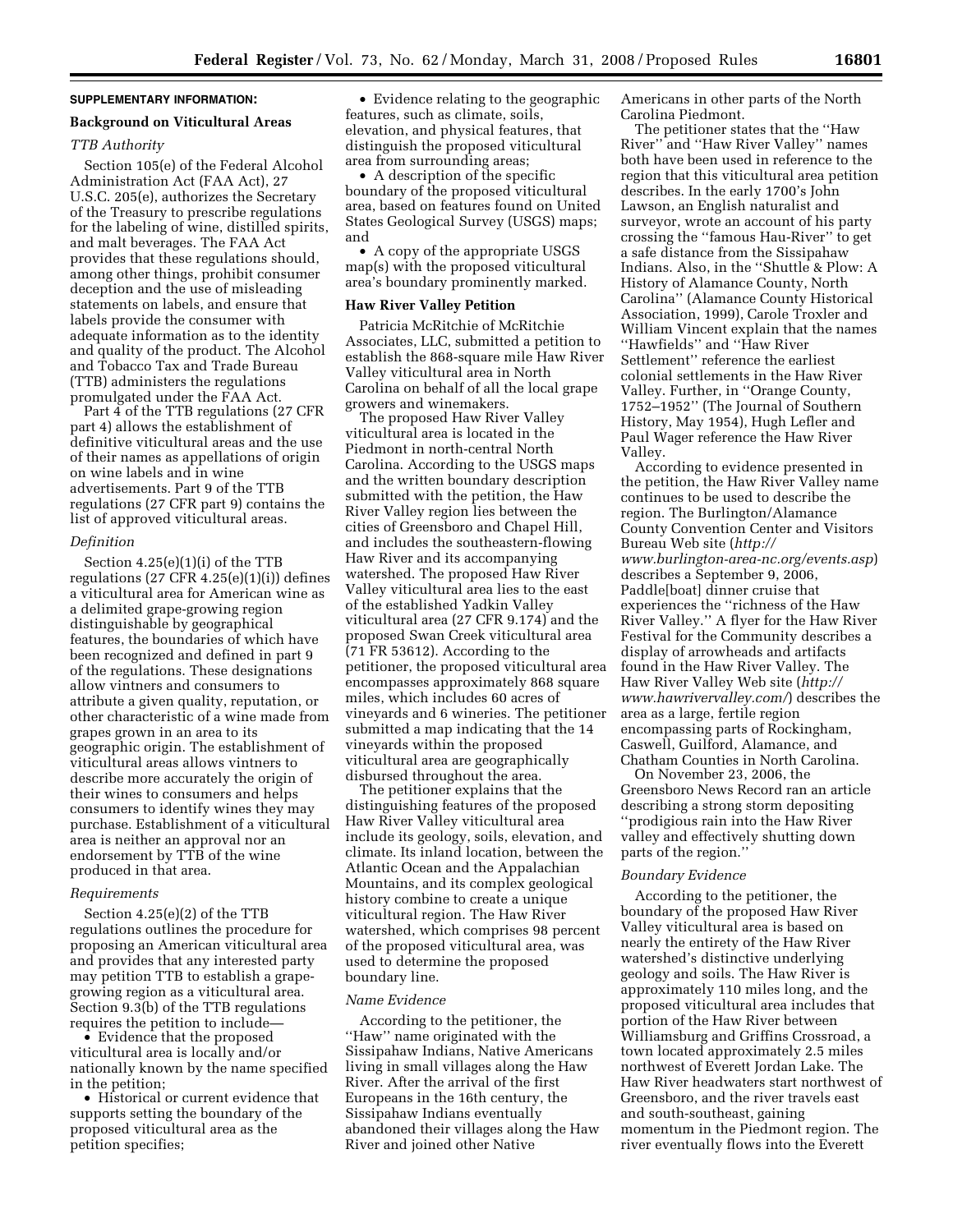Jordan Lake in Chatham County, joins the Deep River south of the Everett Jordan Lake dam, and then flows into the Cape Fear River.

The urban, nonagricultural Greensboro region lies close to, but outside of, the proposed northwestern portion of the boundary. Also, differing geology, soils, and elevations distinguish the Haw River watershed from the Dan River watershed to the north, the Inner Coastal Province to the east, the Sandhills to the south, and the western Piedmont Province to the west.

## *Distinguishing Features*

According to the petitioner, the distinguishing features of the proposed Haw River Valley viticultural area include its geology, soils, elevation, and climate. The combination of the underlying geology of the Haw River Valley and its inland, nonmountainous geography influences the soils and the climate and creates a unique grapegrowing region.

#### Geology

The petitioner states that Matthew Mayberry, of the Mayberry Land Company in Elkin, North Carolina, provided the geological data and documentation for the Haw River Valley viticultural area petition. Citing ''North Carolina: The Years Before Man,'' by Fred Beyer (Carolina Academic Press, Durham, North Carolina, 1991), Mr. Mayberry provided an interpretation of the geology in the Haw River Valley, as follows.

The Piedmont and Blue Ridge Provinces share a geologic history dating back to the formation of the continental landmasses. The mountain building of the region is attributed to plate tectonics, the spectrum of uplifting, and erosion. Long-term erosion has reduced the mountains to lower, more level terrains that gently slope toward the ocean. The Piedmont and Coastal Plain landforms are part of the erosional leveling process of the third global tectonic cycle.

The rock units in the Haw River Valley region date back approximately 700 million years. In contrast, the age of the rock units of the Yadkin Valley region, in the western part of the Piedmont Province, date back approximately 1.5 billion years.

The Haw River Valley region, including its rock units, is the geological result of volcanic metamorphism and igneous activity stemming from island arcs. Island arcs form when a continental plate overrides an oceanic plate, resulting in subduction zones that create volcanoes. In the northeastern part of the proposed viticultural area a

caldera formed in an area of formerly intense volcanic activity. The caldera collapsed into a 36-by 9-mile ellipseshaped area that igneous rock eventually filled.

The proposed Haw River Valley viticultural area lies in the Carolina Slate Belt, a result of tectonic movements of the North American and African continental plates. The slate belt trends to the northwest and disappears under the Carolina Coastal Plain, which extends southeast and eventually dips under the Atlantic Ocean.

Finally, according to Mr. Mayberry, the major rock types in the Haw River Valley include the following: Porpyritic Granite/Felsic Intrusive Complex, Felsic Gneiss, Mafic Volcanics, Felsic Volcanics, Intermediate Intrusive Rocks, Mica Gneiss, and Mica Schist (Muscovite and/or Biotite). The Haw River Valley igneous and metamorphic rocks, composed of magma, differ from those rocks formed from magma in the western Piedmont and Appalachian Mountains.

## Soils

The petitioner states that James Lewis, soil scientist, Natural Resources Conservation Service, United States Department of Agriculture, provided the soils information for the Haw River Valley viticultural area petition. In his research, Mr. Lewis consulted the published soil surveys of Alamance, Caswell, Chatham, Guilford, Orange, and Rockingham Counties, North Carolina, and available updates to existing soil surveys.

According to Mr. Lewis, the soils of the proposed Haw River Valley viticultural area, compared to those of the surrounding regions, have unique and distinguishable characteristics. Most of the soils in the Haw River Valley are acidic and low in natural fertility.

The proposed Haw River Valley viticultural area is entirely in the udic soil moisture regime. (The udic moisture regime is common to soils of humid climates with well-distributed rainfall or with enough rain in summer that the amount of stored moisture plus rainfall is approximately equal to, or exceeds, the amount of evapotranspiration. In most years, at some time during the year water moves down through the soil.) Further, the proposed viticultural area lies dominantly in the thermic soil temperature regime, averaging 59 to 72 degrees F at a soil depth of 20 inches.

The soils in the proposed viticultural area formed primarily in residuum, or saprolite, weathered from igneous, intermediate, and mafic intrusive rocks and in felsic and intermediate volcanic rocks of the Carolina Slate Belt.

In the central portion of the proposed Haw River Valley viticultural area, the soils formed in residuum from mafic intrusive rocks. In these areas the soils have a clayey subsoil of mixed mineralogy and slightly better natural fertility than that of the soils to the east and south. The Mecklenburg soils are on nearly level and moderately steep uplands. These soils have moderately slow permeability. The Enon and Iredell soils are on uplands and some side slopes. These soils have a clayey subsoil and have a high or very high shrinkswell potential, respectively; because of these properties, they have poor internal drainage and perch water during wet periods.

In the western and northeastern portions of the proposed viticultural area, the soils formed mainly in igneous and intermediate intrusive rocks. In these areas the Cecil, Appling, Vance, Helena, and Sedgefield soils are dominant. Typically, these soils are deep and have a clayey subsoil. Also scattered throughout these areas are the Enon and Iredell soils formed in mafic, intrusive rocks.

In the northwesternmost portion of the proposed viticultural area, the soils formed in residuum derived from metamorphic rocks. In this area the Fairview, Clifford, Toast, and Rasalo soils on nearly level to steep uplands are dominant. Further, except for the Rasalo soils, these soils are very deep and well drained, and have a clayey subsoil, moderate permeability, and good internal structure. In the Rasalo soils, because of high shrinking and swelling in the clayey subsoil and slow permeability, the soils tend to perch water during wet periods.

In the eastern and southern portions of the Haw River Valley and in parts of the southwestern and northwestern portions, the soils formed primarily in residuum derived from felsic and intermediate volcanic rocks. In these areas the Georgeville and Herndon soils are very deep and well drained, and have a loamy surface layer, a clayey subsoil, moderate permeability, and good internal structure. These soils are on gently sloping to moderately steep uplands. Also in these areas are the Callison, Secrest, and Kirksey soils. These soils are moderately well drained and have a loamy surface layer and subsoil. These soils are on level flats and gently sloping upland ridges, in depressions, and around heads of drains. They vary in depth depending on the underlying soft and hard bedrock; consequently, they have poor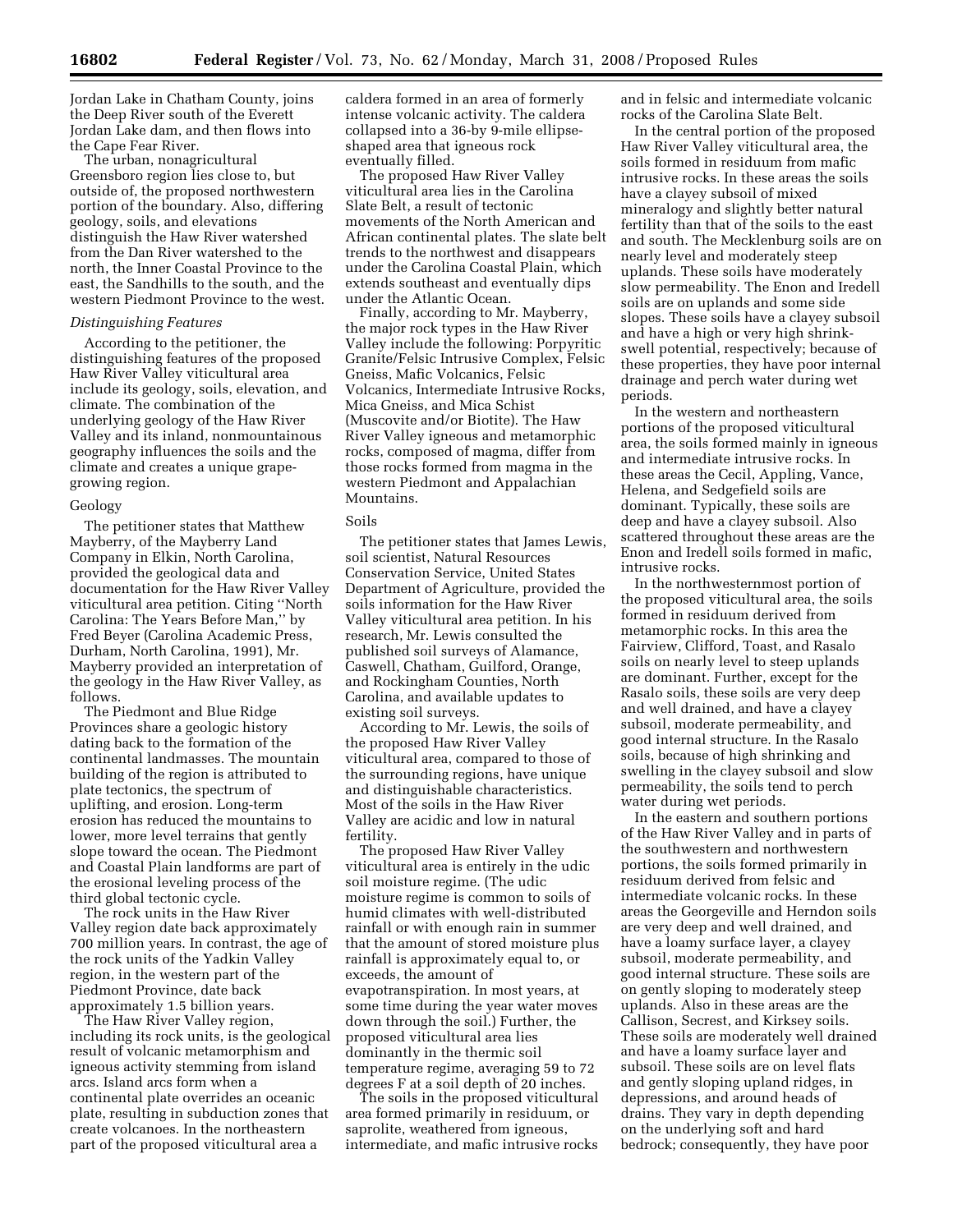internal drainage and perch water during wet periods.

The soils weathered from rocks within the proposed Haw River Valley viticultural area have significant differences compared to the soils in the surrounding areas to the east, west, and south. However, they are similar to the soils in the surrounding north portion and in the northwesternmost portion of the proposed viticultural area.

East of the proposed Haw River Valley viticultural area, on the Inner Coastal Plain, the soils, predominantly Udults, have a thermic temperature regime, a udic moisture regime, a loamy or sandy surface layer, and a loamy or clayey subsoil. The soils are generally deep and well drained to poorly drained, and maintain adequate moisture during the viticultural growing season.

West of the proposed Haw River Valley viticultural area, most soils formed in saprolite weathered from igneous intrusive rocks and some gneisses and schists of the Charlotte Belt. However, some soils formed in residuum derived from intrusions of mafic rocks and have a clay subsoil of mixed mineralogy. The Gaston and Mecklenburg soils have moderate or moderately slow permeability and are moderately suitable for viticulture. The Enon and Irdell soils are also west of the proposed viticultural area.

According to ''Scientists Study Why More Storms Form in the Sandhills in the Summer,'' a news release dated July 5, 2001, from North Carolina State University, the soils are deep and sandy

in the Sandhills region south of the proposed Haw River Valley viticultural area. Unlike the clay soils in the Piedmont, these soils, like the sandy loam of the Inner Coastal Plain, do not have much clay.

## Elevation

The elevations in the proposed Haw River Valley viticultural area range from 350 feet at the southeastern boundary corner to over 800 feet at the northwestern boundary corner, according to elevation maps by John Boyer (Virginia Polytechnic Institute and State University, 2001) that the North Carolina Grape Council provided. The four physiographic regions of North Carolina are the eastern Outer Coastal Plain, the Inner Coastal Plain, the central Piedmont Province, and the western Blue Ridge Province, as shown on the Physiography of North Carolina map by M.A. Medina et al. (North Carolina Geological Survey, Division of Land Resources, 2004).

The Haw River Valley region lies in the Piedmont Province near the demarcation of the fall line with the Inner Coastal Plain, according to ''History and Environment of North Carolina's Piedmont Evolution of a Value-Added Society,'' by John Rogers (University of North Carolina, Department of Geology, 1999). Areas near the fall zone vary from 300 to 600 feet in elevation, in contrast with the approximately 1,500-foot elevation at the foot of the Blue Ridge Mountains, as shown on the Boyer maps.

The Piedmont Province consists of generally rolling, well rounded hills and ridges with a difference in elevation of a few hundred feet between the hills and valleys, according to the Boyer maps. The Inner Coastal Plain, which has stair-step planar terraces that dip gently toward the ocean, ranges from 25 to 600 feet in elevation, the petitioner explains.

#### Climate

The climatic features that distinguish the proposed Haw River Valley viticultural area are precipitation, air temperature, and growing season, according to the petitioner. The Haw River Valley has more moderate temperatures and greater precipitation than those in the surrounding areas outside the proposed boundary line. The climate within the Haw River Valley, which is generally similar throughout, varies from the surrounding regions outside the proposed viticultural area, according to data obtained from the Southeast Regional Climate Center (SRCC) and from horticultural information leaflets by Katharine Perry (North Carolina State University, revised December 1998).

The data from SRCC includes those from stations within and outside of the boundary line of the proposed Haw River Valley viticultural area, according to the petitioner. The table below lists the SRCC weather stations consulted and the direction and distance of the location of each weather station in relation to the Haw River Valley.

| Weather station | Compass direction from<br><b>Haw River Valley</b> | Approximate<br>distance from<br><b>Haw River Valley</b> |
|-----------------|---------------------------------------------------|---------------------------------------------------------|
|                 |                                                   | 84 miles.                                               |
|                 |                                                   | 52 miles.                                               |
|                 |                                                   | 70 miles.                                               |
|                 |                                                   | 50 miles.                                               |

The air temperatures in the Haw River Valley region are generally warmer than those in the area to the north, cooler than those in the areas to the south and east, and similar to those in the area to

the west on the Piedmont Province, the petitioner explains using SRCC data. The petitioner also provides, in the table below, the SRCC average annual high and low air temperatures, snow

accumulation, and rainfall for the Haw River Valley and the areas outside the proposed boundary line.

| Relation to the proposed Haw River Valley<br>viticultural area | Average annual |                                                                 |  |          |
|----------------------------------------------------------------|----------------|-----------------------------------------------------------------|--|----------|
|                                                                |                | High air temperature   Low air temperature   Snow accumulation  |  | Rainfall |
|                                                                |                | _70 °F ……………………   45.1 °F …………………   9.9 in ……………………   44.57 in. |  |          |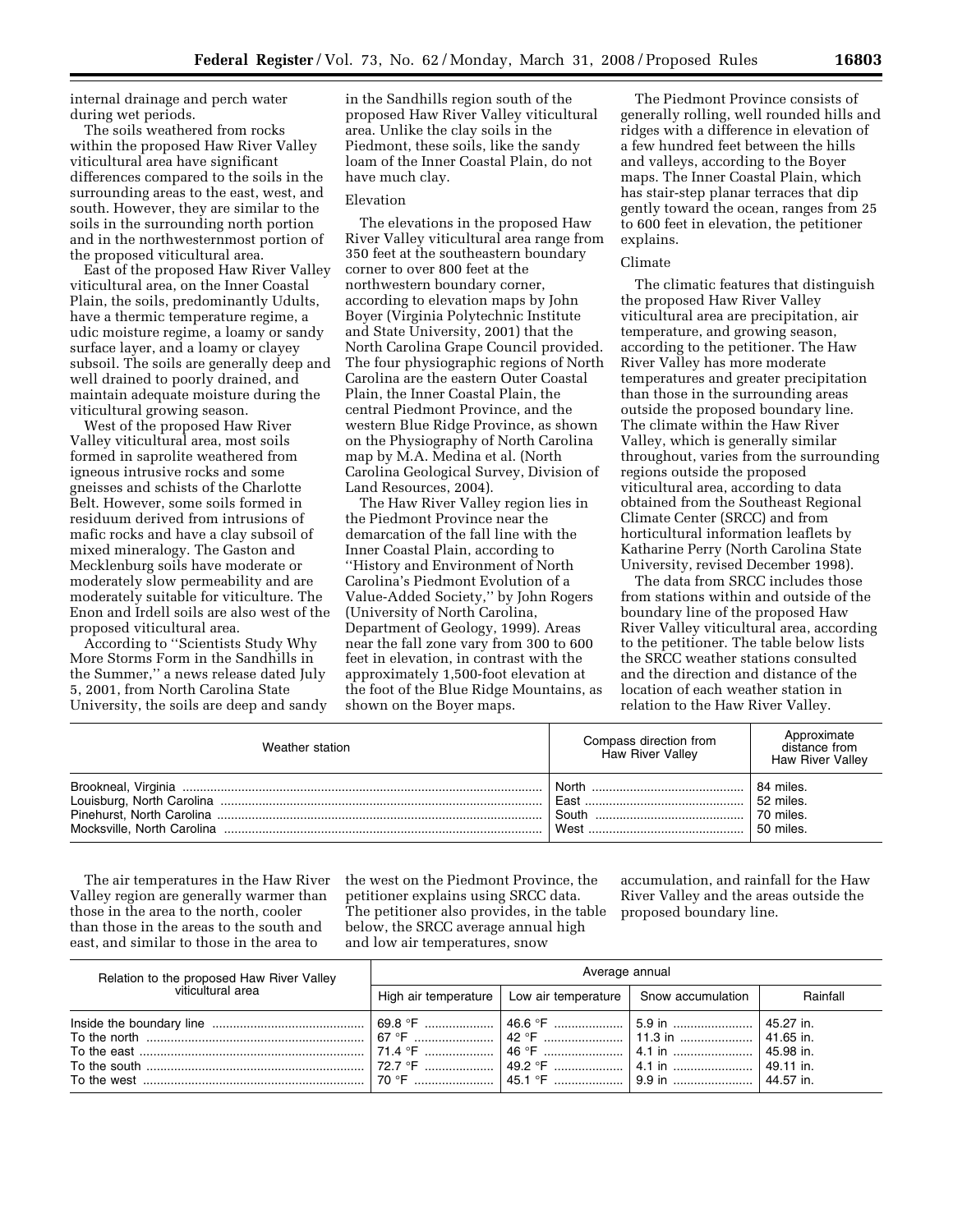According to the petitioner, the annual frost-free growing season of the proposed Haw River Valley viticultural area runs from April 1 to November 1 and totals 214 days. The growing season is 2 to 4 weeks longer than that for the region to the west, and is similar to those for the regions to the immediate south and to the east of the proposed boundary line. The growing season length and frost-free dates fall within the parameters for successful viticulture of vinifera, hybrid, and Muscadine grapes, according to the ''Analysis for Viticultural Suitability in North Carolina,'' a map prepared by John Boyer (Virginia Polytechnic Institute and State University, 2001).

## **TTB Determination**

TTB concludes that this petition to establish the 868-square-mile Haw River Valley viticultural area merits consideration and public comment as invited in this notice.

## *Boundary Description*

See the narrative boundary description of the petitioned-for viticultural area in the proposed regulatory text published at the end of this notice.

## *Maps*

The petitioner provided the required maps, and we list them below in the proposed regulatory text.

#### **Impact on Current Wine Labels**

Part 4 of the TTB regulations prohibits any label reference on a wine that indicates or implies an origin other than the wine's true place of origin. If we establish this proposed viticultural area, its name, ''Haw River Valley,'' will be recognized as a name of viticultural significance under 27 CFR 4.39(i)(3). In addition, with the establishment of the Haw River Valley viticultural area, the name ''Haw River'' standing alone will be considered a term of viticultural significance because consumers and vintners could reasonably attribute the quality, reputation, or other characteristic of wine made from grapes grown in the proposed Haw River Valley viticultural area to the name Haw River itself. A name has viticultural significance when determined by a TTB officer (see 27 CFR 4.39(i)(3)). Therefore, the proposed part 9 regulatory text set forth in this document specifies both ''Haw River Valley'' and ''Haw River'' as terms of viticultural significance for purposes of part 4 of the TTB regulations.

If this proposed text is adopted as a final rule, wine bottlers using ''Haw River Valley'' or ''Haw River'' in a brand name, including a trademark, or in another label reference as to the origin of the wine, will have to ensure that the product is eligible to use the viticultural area's full name or ''Haw River'' as an appellation of origin.

For a wine to be labeled with a viticultural area name or with a brand name that includes a viticultural area name or other term identified as being viticulturally significant in part 9 of the TTB regulations, at least 85 percent of the wine must be derived from grapes grown within the area represented by that name or other term, and the wine must meet the other conditions listed in 27 CFR 4.25(e)(3). If the wine is not eligible for labeling with the viticultural area name or other viticulturally significant term and that name or term appears in the brand name, then the label is not in compliance and the bottler must change the brand name and obtain approval of a new label. Similarly, if the viticultural area name or other viticulturally significant term appears in another reference on the label in a misleading manner, the bottler would have to obtain approval of a new label. Accordingly, if a label uses the name ''Haw River Valley'' or ''Haw River'' for a wine that does not meet the 85 percent standard, the label will be subject to revocation upon the effective date of the approval of the Haw River Valley viticultural area.

Different rules apply if a wine has a brand name containing a viticultural area name or other term of viticultural significance that was used as a brand name on a label approved before July 7, 1986. See 27 CFR 4.39(i)(2) for details.

#### **Public Participation**

#### *Comments Invited*

We invite comments from interested members of the public on whether we should establish the proposed viticultural area. We are interested in receiving comments on the sufficiency and accuracy of the name, climatic, boundary and other required information submitted in support of the petition. In addition, we are interested in receiving comments on the proposal to identify ''Haw River'' as a term of viticultural significance. Please provide any available specific information in support of your comments.

Because of the potential impact of the establishment of the proposed Haw River Valley viticultural area on wine labels that include the words ''Haw River Valley'' or the words ''Haw River'' as discussed above under ''Impact on Current Wine Labels,'' we are particularly interested in comments regarding whether there will be a

conflict between the proposed viticulturally significant terms and currently used brand names. If a commenter believes that a conflict will arise, the comment should describe the nature of that conflict, including any anticipated negative economic impact that approval of the proposed viticultural area will have on an existing viticultural enterprise. We are also interested in receiving suggestions for ways to avoid conflicts, for example by adopting a modified or different name for the viticultural area.

## *Submitting Comments*

You may submit comments on this notice by using one of the following two methods:

• *Federal e-Rulemaking Portal:* You may electronically submit comments on this notice through Regulations.gov, the Federal e-rulemaking portal. A direct link to the Regulations.gov page containing this notice and its related comment submission form is available on the TTB Web site at *http:// www.ttb.gov/wine/* 

*wine*\_*rulemaking.shtml* under Notice No. 81. You may also reach this notice and its related comment form via the Regulatons.gov search page at *http:// www.regulations.gov*. Supplemental files may be attached to comments submitted via Regulations.gov. For complete instructions on how to use Regulations.gov, visit the site and click on ''User Guide'' under ''How to Use this Site.''

• *Mail:* You may send written comments to the Director, Regulations and Rulings Division, Alcohol and Tobacco Tax and Trade Bureau, P.O. Box 14412, Washington, DC 20044– 4412.

Please submit your comments by the closing date shown above in this notice. Your comments must reference Notice No. 81 and include your name and mailing address. Your comments also must be made in English, be legible, and be written in language acceptable for public disclosure. We do not acknowledge receipt of comments, and we consider all comments as originals.

If you are commenting on behalf of an association, business, or other entity, your comment must include the entity's name as well as your name and position title. If you comment via *http:// www.regulations.gov*, please enter the entity's name in the ''Organization'' blank of the comment form. If you comment via mail, please submit your entity's comment on letterhead.

You may also write to the Administrator before the comment closing date to ask for a public hearing. The Administrator reserves the right to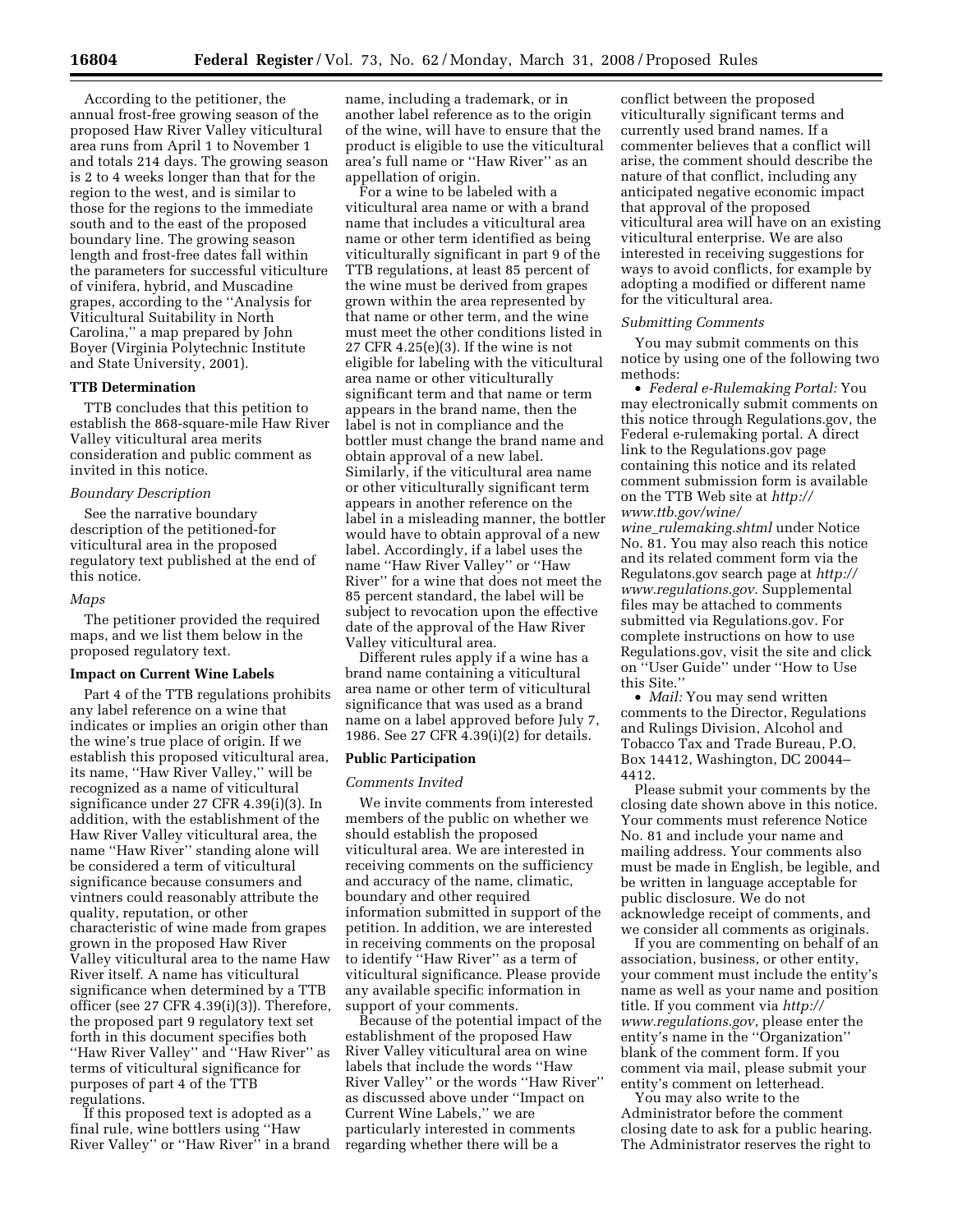determine whether to hold a public hearing.

## *Confidentiality*

All submitted comments and attachments are part of the public record and subject to disclosure. Do not enclose any material in your comments that you consider to be confidential or inappropriate for public disclosure.

#### *Public Disclosure*

On the Federal e-rulemaking portal, Regulations.gov, we will post, and you may view, copies of this notice and any electronic or mailed comments we receive about this proposal. A direct link to the Regulations.gov docket containing this notice and the posted comments received on it is available on the TTB Web site at *http://www.ttb.gov/ wine/wine*\_*rulemaking.shtml* under Notice No. 81. You may also reach the docket containing this notice and the posted comments received on it through the Regulatons.gov search page at *http://www.regulations.gov*. For instructions on how to use Regulations.gov, visit the site and click on ''User Guide'' under ''How to Use this Site.''

All posted comments will display the commenter's name, organization (if any), city, and State, and, in the case of mailed comments, all address information, including e-mail addresses. We may omit voluminous attachments or material that we consider unsuitable for posting.

You also may view copies of this notice and any electronic or mailed comments we receive about this proposal by appointment at the TTB Information Resource Center, 1310 G Street, NW., Washington, DC 20220. You may also obtain copies at 20 cents per 8.5 x 11-inch page. Contact our information specialist at the above address or by telephone at 202–927– 2400 to schedule an appointment or to request copies of comments or other materials.

## **Regulatory Flexibility Act**

We certify that this proposed regulation, if adopted, would not have a significant economic impact on a substantial number of small entities. The proposed regulation imposes no new reporting, recordkeeping, or other administrative requirement. Any benefit derived from the use of a viticultural area name would be the result of a proprietor's efforts and consumer acceptance of wines from that area. Therefore, no regulatory flexibility analysis is required.

#### **Executive Order 12866**

This proposed rule is not a significant regulatory action as defined by Executive Order 12866. Therefore, it requires no regulatory assessment.

#### **Drafting Information**

N.A. Sutton of the Regulations and Rulings Division drafted this notice.

# **List of Subjects in 27 CFR Part 9**

Wine.

## **Proposed Regulatory Amendment**

For the reasons discussed in the preamble, we propose to amend title 27, chapter 1, part 9, Code of Federal Regulations, as follows:

## **PART 9—AMERICAN VITICULTURAL AREAS**

1. The authority citation for part 9 continues to read as follows:

**Authority:** 27 U.S.C. 205.

#### **Subpart C—Approved American Viticultural Areas**

2. Amend subpart C by adding  $\S$  9. to read as follows:

#### **§ 9.**l **Haw River Valley.**

(a) *Name.* The name of the viticultural area described in this section is ''Haw River Valley''. For purposes of part 4 of this chapter, ''Haw River Valley'' and ''Haw River'' are terms of viticultural significance.

(b) *Approved maps.* The two United States Geological Survey 1:100,000-scale metric topographic maps used to determine the boundary of the Haw River Valley viticultural area are titled:

(1) Greensboro, North Carolina, 1984; and

(2) Chapel Hill, North Carolina, 1984.

(c) *Boundary.* The Haw River Valley viticultural area is located in all of Alamance County and portions of Caswell, Chatham, Guilford, Orange, and Rockingham Counties. The boundary of the Haw River Valley viticultural area is as described below:

(1) Begin at a point on the Greensboro map at the intersection of the Caswell and Orange Counties boundary line with Lynch Creek, southeast of Corbett and the Corbett Ridge, and then proceed in a straight line southeast 2 miles to the intersection of North Carolina State Highway 49 and an unnamed, light-duty road, known locally as McCulloch Road, located approximately 1 mile northeast of Carr, in west Orange County; then

(2) Proceed in a straight line southsouthwest 11.9 miles, crossing over U.S. Interstate 85, to Buckhorn at Turkey Hill Creek in west Orange County; then

(3) Proceed in a straight line southeast 5.2 miles, crossing onto the Chapel Hill map, to its intersection with Dodsons Crossroad and an unnamed, light-duty road that runs generally north-northeastsouth-southwest in west Orange County; then

(4) Proceed south-southwest on the unnamed, light-duty road 3.4 miles to its intersection with North Carolina State Highway 54, also known as Star Route 54, east of White Cross in west Orange County; then

(5) Proceed southeast in a straight line 14.1 miles, crossing over Terrells Mountain, Wilkinson Creek and several of its eastern tributaries, and U.S. Route 15–501, to its intersection with an unnamed road, known locally as Gilead Church Road, and U.S. Route 64 at Griffins Crossroads in Chatham County; then

(6) Proceed generally west along U.S. Route 64 approximately 20.7 miles to its intersection with U.S. Route 421 in Siler City, Chatham County; then

(7) Proceed generally northwest on U.S. Route 421 approximately 5.6 miles to its intersection with the Randolph County line, southeast of Staley; then

(8) Proceed straight north along the Randolph County line 7.4 miles to its intersection with the Guilford County line; then

(9) Proceed straight west along the Randolph County line 5.8 miles to its intersection with U.S. Route 421; then

(10) Proceed in a straight line northnorthwest 20.5 miles, crossing onto the Greensboro map, to its intersection with U.S. Route 29 and North Carolina State Highway 150, between Browns Summit and Monticello in Guilford County; then

(11) Proceed generally east and north on North Carolina State Highway 150 approximately 4.3 miles to its intersection with North Carolina State Highway 87, east-northeast of Williamsburg in southeast Rockingham County; then

(12) Proceed in a straight line eastnortheast 8.3 miles, crossing over the Caswell County line to a point at the intersection of the 236-meter elevation line, as marked on the map, and an unnamed road, known locally as Cherry Grove Road; then

(13) Proceed east and southeast along the unnamed road, known locally as Cherry Grove Road, 5 miles to its intersection with North Carolina State Highway 62 at Jericho in Caswell County; then

(14) Proceed generally southeast on North Carolina State Highway 62 approximately 1.8 miles to its intersection with an unnamed road, known locally as Bayne's Road at Anderson in Caswell County; then